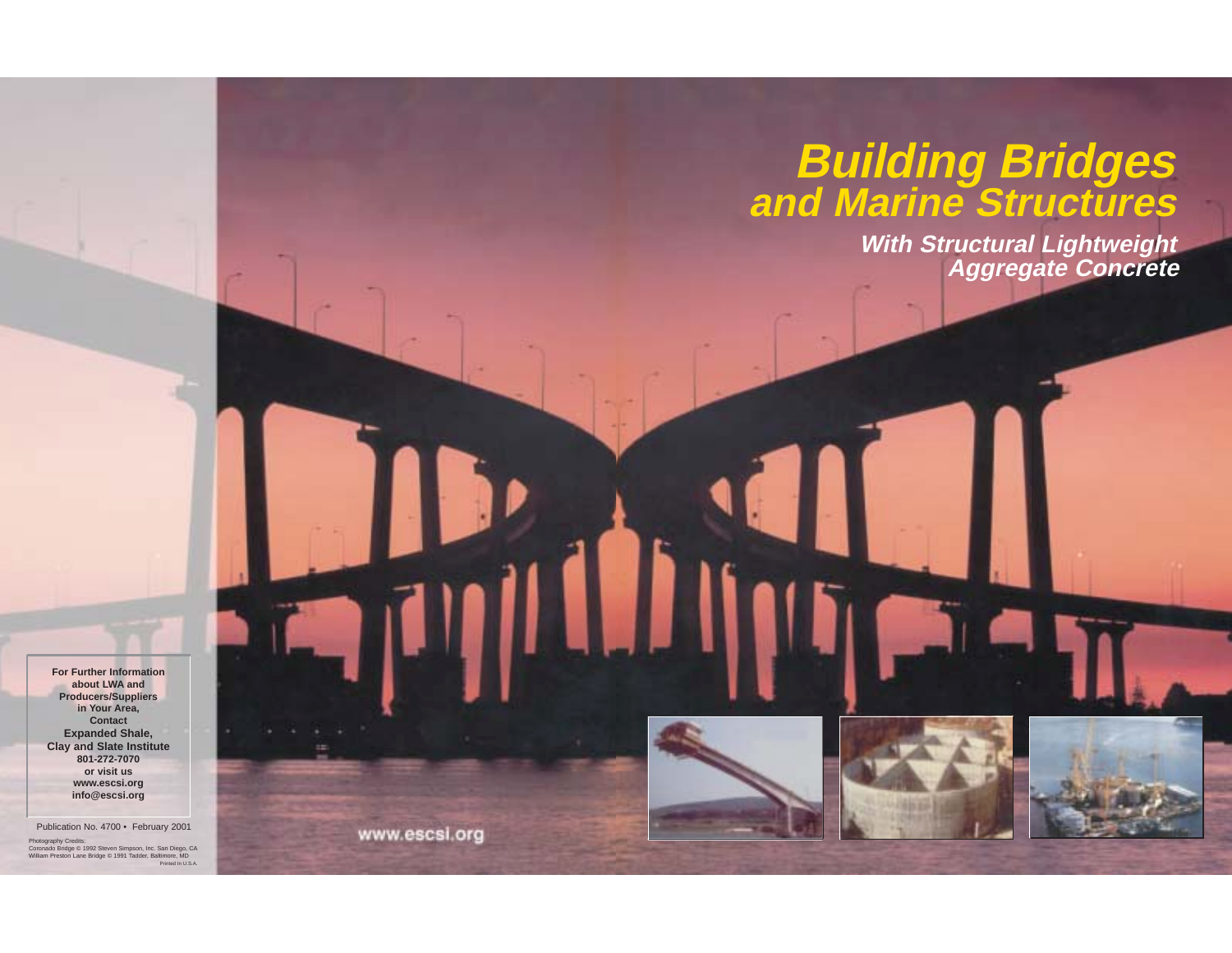# **Why Use Structural Lightweight Concrete (SLC) In Bridge Construction?**

#### **1. Lower Weight**

- ∆ Structural Lightweight Concrete is typically 25% to 30% lighter.
- ∆ Requires less reinforcing, prestressing and structural steel.
- ∆ Increases live load capacity
- ∆ Permits longer spans.
- ∆ Permits deeper sections without increasing dead load.
- ∆ Allows for bridge upgrades and expansion without replacing or adding support foundations.
- ∆ Reduces seismic forces.

#### **2. High Durability**

- ∆ Low permeability.
- ∆ High resistance to freezing and thawing
- ∆ Good resistance to deicing salts and chemicals.
- ∆ The close elastic compatibility between the aggregate and the mortar fraction reduces internal stresses and also minimizes microcracking.
- ∆ Superior bond and transition zone between the aggregate and cement paste.
- ∆ Non-polishing and a higher skid resistant surface improves roadway safety.

1

# **Benicia-Martinez Bridge**

Hwy. 680 between the cities of Benicia and Martinez, California Beginning: 2001 Bridge Type: 5-lane balanced pre-stressed CIP segmental cantilever sand lightweight concrete box girder with room for light rail on west side. Built with SLC, steel hinges, and deep foundations to help withstand 1,000-2,000 year-return earthquake.



Maximum Span: 200 m. Typical Span: 161 m. Total Length: 2,716 m. SLC: 6,500 psi at 28 days. Owner: State of California, Caltrans. Design: T.Y. Lin International and CH2M HILL



# **Silver Creek Overpass**

Over I-80, Summit County, Utah Completed in 1968 Bridge Length: 191 feet, 9 inches Maximum Span: 99 feet, 9 inches Bridge Width: 44 feet Engineer: Utah Department of Transportation Structures Division Highway expansion in 2001 resulted in removal of this structure. Examination of the SLC after 33 years in use showed little or no deterioration.

#### **On The Cover Coronado Bridge**

San Diego, California **Inset Cover Photos**

- Boknasundet Bridge Under Construction Rogaland County, Norway (Left)
- Pontoon Supports for Nord Hordland Floating Bridge Bergen, Norway (Middle)
- Hibernia Offshore Platform Newfoundland, Canada (Right)

# **Cooper River Bridge**

Charleston, South Carolina Shown under construction in 1991 Bridge Length: 16,450 feet Bridge Width: 93 feet, 3 inches Engineer: Howard-Needles-Tammen & Bergendoff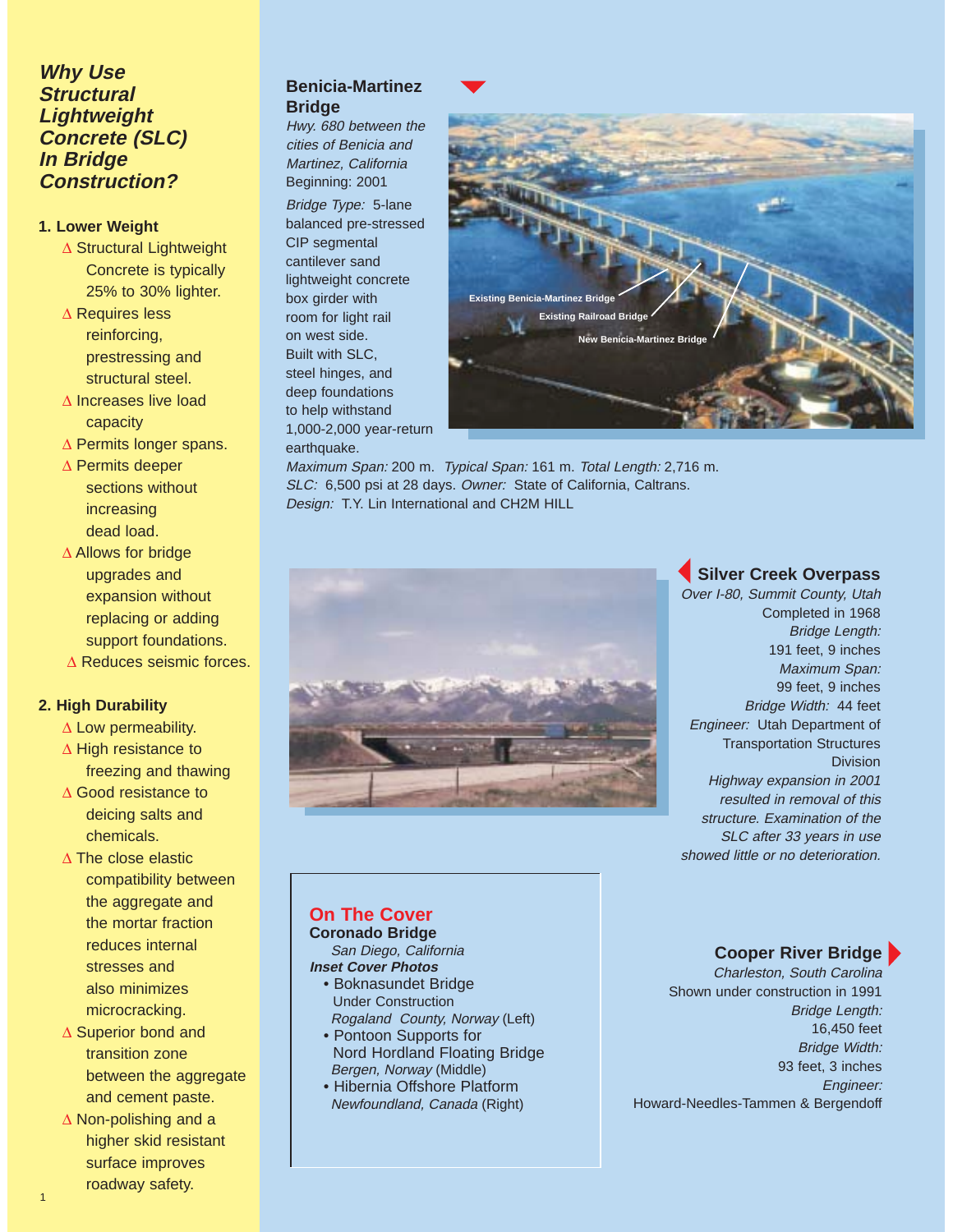

# **The Test of Time**

For more than 80 years structural lightweight aggregate concrete (SLC) has solved the weight and durability problems associated with exposed structures. This concrete, made with rotary kiln expanded shale, clay or slate (ESCS) lightweight aggregate, has a proven performance history in bridges and other marine structures. Examination of the structures has confirmed that, in terms of durability, structural lightweight concrete performs equal to or better than normal weight concrete.

In the study "Criteria For Designing Lightweight Concrete Bridges" (August 1985) the Federal Highway Administration reports that evidence was produced during visits to 30 bridges, and in contacts with state and industry representatives, that good lightweight concrete has equal or better durability than some normal weight concrete.

In 1975 an independent study of the Lane Bridge across the Chesapeake Bay concluded that "concrete containing porous lightweight aggregate is less susceptible to deterioration from freezing and thawing" than normal weight concrete.

A survey of Japanese bridges in service for up to 20 years reveals that cracking, carbonation and salt penetration was reduced with structural lightweight concrete bridges, and SLC provided high degrees of durability that surpassed normal weight concrete. Also, investigations of a number of older marine environment SLC structures in service for over 80 years verify laboratory results indicating good weathering resistance.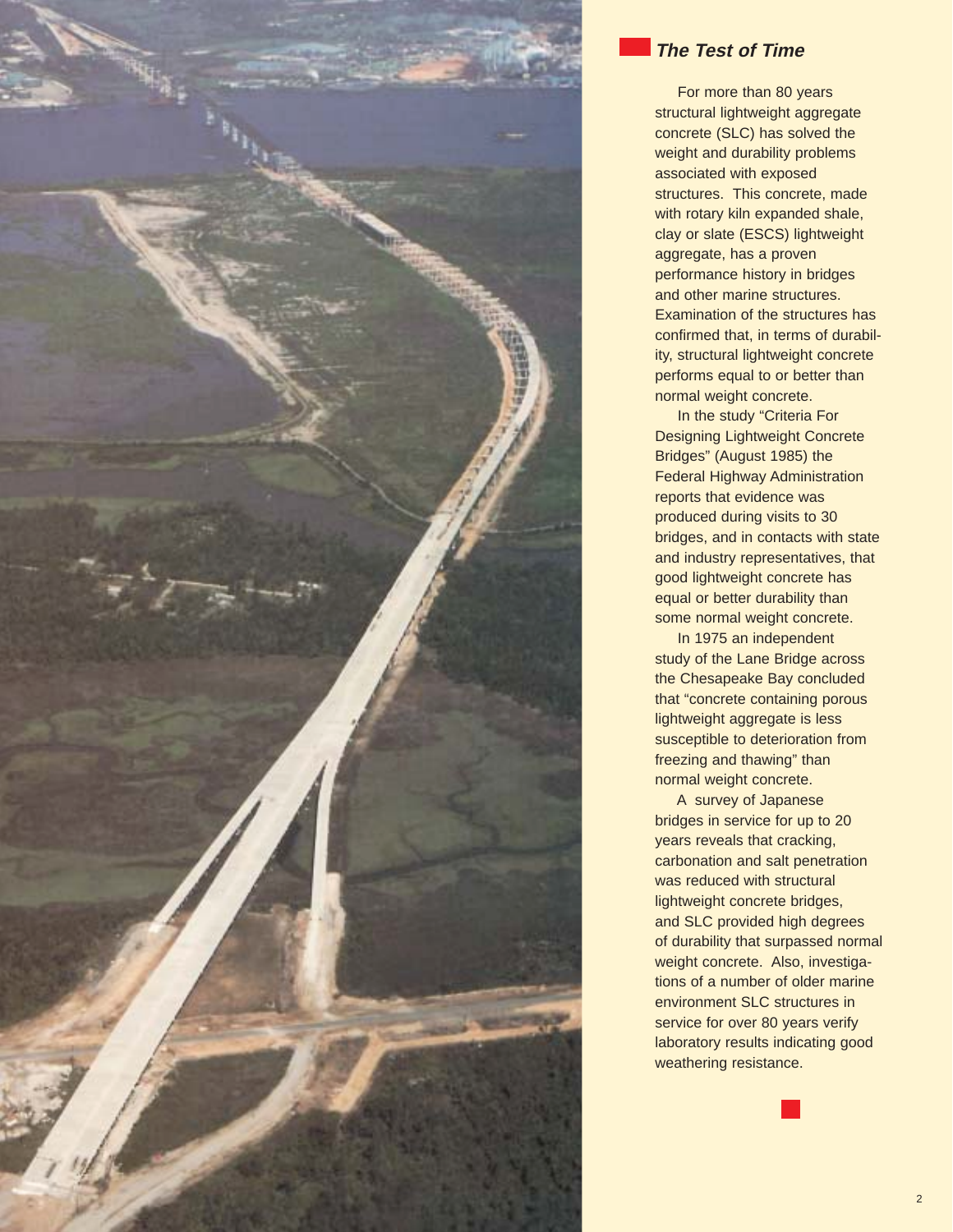# **Why Use Structural Lightweight Concrete (SLC) In Bridge Construction?**

#### **3. Low Cost**

- ∆ Provides versatility for renovation and retrofitting. Decks can be widened or replaced without altering existing support system.
- ∆ Reduced cost of transportation and erection are realized with precast members. More precast members can be transported per truck and less crane capacity is required.
- ∆ Lower foundation costs result from reduced size and/or number of supports.
- ∆ Lower construction costs result from reduced need for extensive falsework/ formwork, less reinforcing steel, and smaller structural members.
- ∆ Greater design flexibility to meet today's challenges of design and construction.
- ∆ High compressive strengths capable of meeting modern engineering requirements.



#### **Boknasundet Bridge**

Rogaland County, Norway Bridge Type: Balanced cantilever Length: 1270 feet (385 meters) Maximum span 627 feet (190 meters) Bridge Width: 36 feet, 4 inches (11 meters) Engineer: Bridge Department Director of Public Works



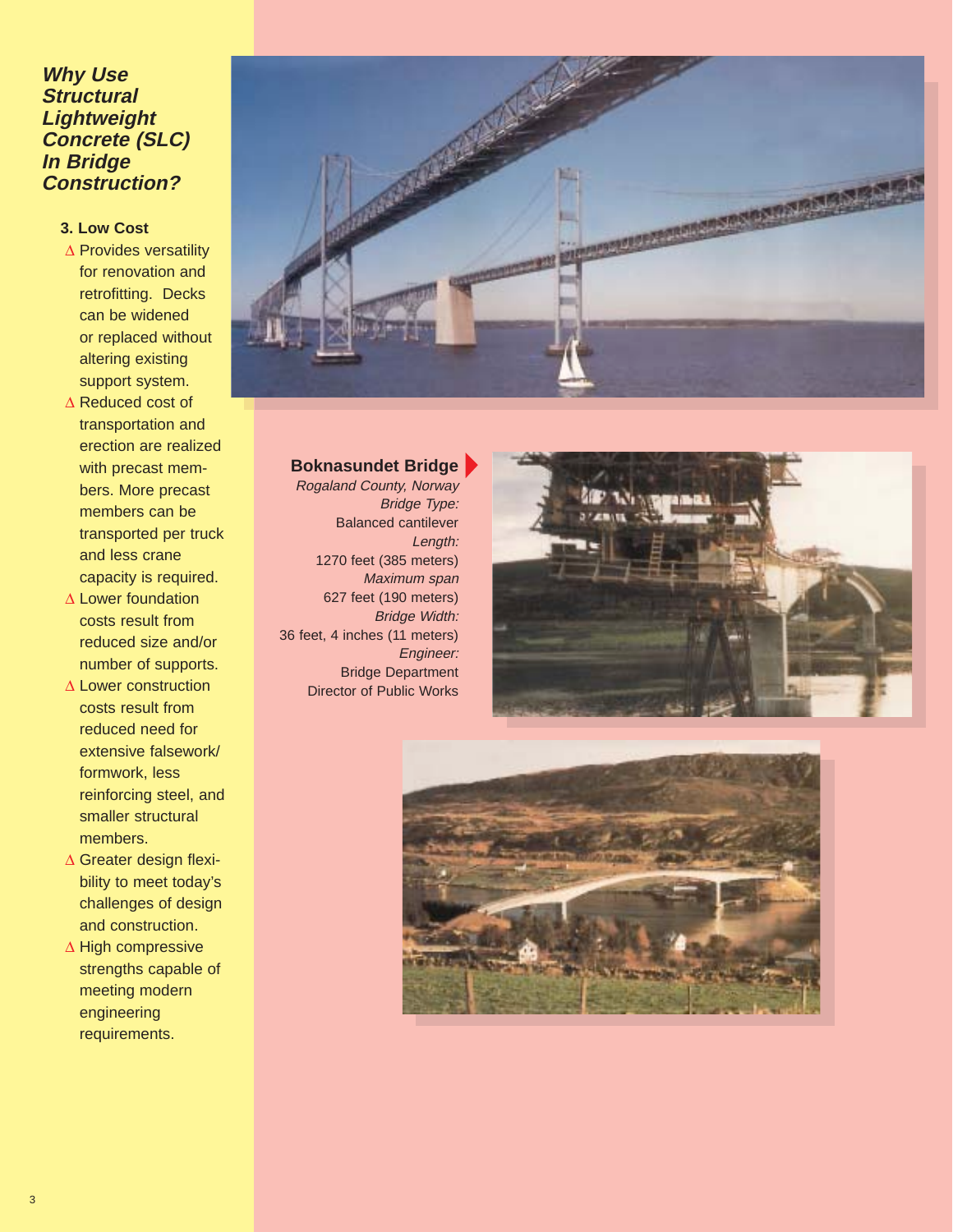#### **William Preston Lane Bridge**

Chesapeake Bay at Annapolis, Maryland Deck replacement. Engineer: Greiner Engineering **Note:** SLC bridge decks constructed in 1952 demonstrated superior performance when compared to companion heavyweight concrete decks; therefore, SLC bridge decks were chosen by the owners and engineers for the parallel span opened in 1975.

#### **Heart of America Bridge**

Kansas City, Missouri Completed in 1985 Composite deck, SLC cast-in-place topping over precast SLC panels. Maximum Span: 440 feet Engineer: Howard-Needles-Tammen & Bergendoff



#### **Ohio Turnpike Twin Bridges**

Maumee River, Toledo, Ohio Deck replacement and widening. Bridge Length: 1384 feet Maximum Span: 176 feet, 6 inches (longest) 11 spans (composite with post-tension SLC) Engineer: J.E. Greiner Company









#### **Neuse River Bridge**

U.S. 17 at New Bern, North Carolina Conventional design using SLC decks on normal weight AASHTO beams. Elevated interchanges were required because of sensitive wetlands (north) and historic district (south) Engineer: Ralph Whitehead Engineers Owner: NCDOT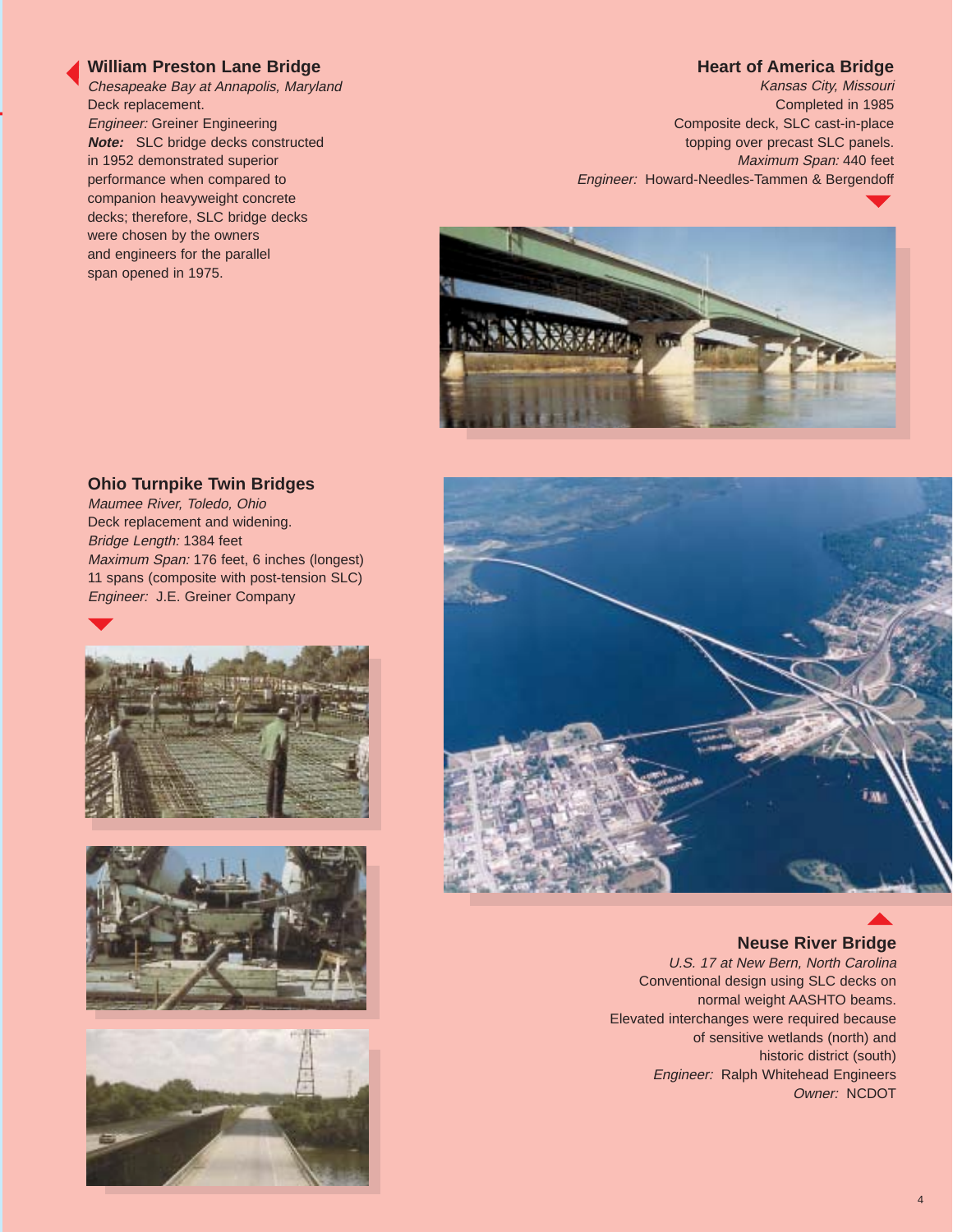# **Why Use Structural Lightweight Concrete (SLC) In Bridge Construction?**

# **4. Excellent Performance Record**

∆ Structural Lightweight Concrete has a proven performance of successful use in severely exposed marine and bridge construction for more than 80 years. Over this period it has been subjected to extreme weather and loading conditions, and has proven sound and durable.



#### **Sabestian Inlet Bridge**

Vero Beach, Florida Completed in 1964. 1991 review showed SLC deck to be in good condition. Precast and prestressed girder system with cast-in-place deck. Maximum Span: 180 feet

#### Giddenskill, Nordland County, Norway Completed in1989 Bridge Type: Balanced cantilever box girder

**Sandhornøya Bridge**

Total Length: 1234 feet, 2.4 inches (374 meters) Maximum Span: 508 feet, 2.4 inches (154 meters) Bridge Width: 25 feet, 9 inches (7.8 meters) Engineer: Aas Jakobsen, Oslo



#### **Raftsundet Bridge**

Raftsundet Sound, Norway Located over 300 kilometers north of the Arctic Circle. Bridge Type: Continuous post-tensioned, cast-in-place, box section. Central 224 meters of the 298 meter main span is constructed of high performance structural lightweight concrete. Engineer: Dr. Ing Aas-Jakobsen

#### **Lightweight Aggregate Concrete In Norwegian Bridges**

by Steinar Helland, Selmer Skanska AS, Oslo, Norway.

"To help bridge designers in their efforts to create optimum structures, the Norwegian concrete industry, in the 1980's, started to

(Continued on page 11)

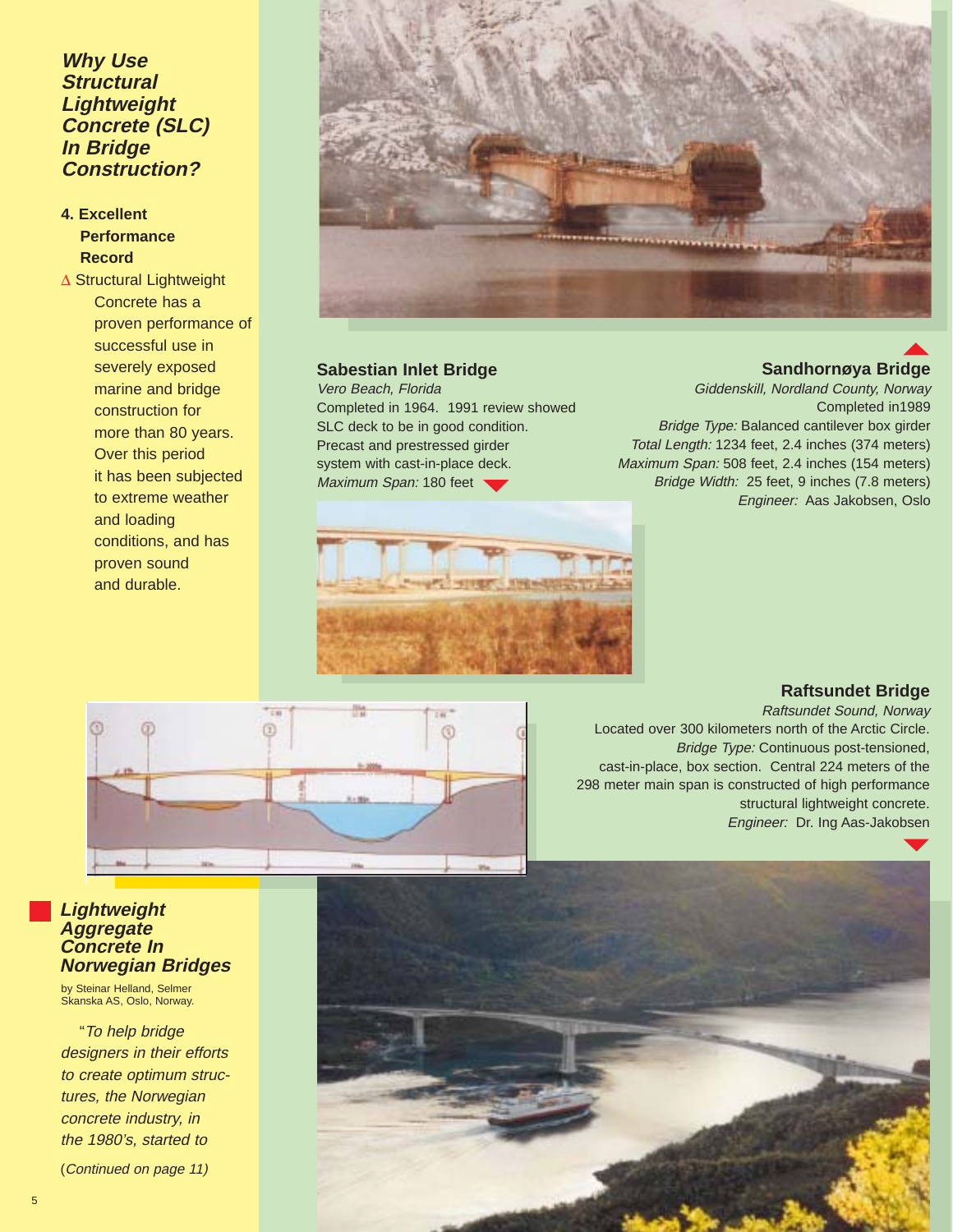# **Lewiston Pump-Generating Plant Bridge**

Lewiston, New York 204 prestressed SLC girders of 68 feet each. 6000 precast SLC roadway slabs (4000 psi) 3 inches thick (7 feet x 2 feet each) 24 special walkway girders ("U" shaped, 6 feet wide and 4 feet deep). Engineer: Uhl, Hall & Rich





# **Antioch Bridge**

Antioch, California Completed in 1972. 2-lane SLC deck placed by pumping. Bridge Type: Prestressed concrete multiple box.

# **Why so Durable?**

Resistance to freezing and thawing in any type of concrete (normal weight or lightweight) is achieved by using durable aggregates encased in a durable cement mortar. Although expanded shale, clay and slate (ESCS) aggregates are absorptive, they are also very durable, being composed of vitrified silicates. Laboratory tests showing high Durability Factors after 300 cycles of freezing and thawing are normal for structural lightweight aggregate concrete. It is no surprise properly proportioned air entrained SLC made with ESCS lightweight aggregate is quite durable.

In addition to being durable, ESCS aggregates have other unique properties that lead to increased durability. These properties include better elastic compatibility, internal curing and improved bond between the lightweight aggregate and the cement paste.

ESCS aggregates are less rigid than normal weight aggregates. Moreover, their stiffness closely matches that of the air entrained mortar fraction used in bridge deck concrete. Studies show that this elastic compatibility results in significantly lower stress concentrations at the aggregate-paste interface and greatly reduces the tendency for microcracking.

The contact zone is the transition layer connecting the coarse aggregate particle and the enveloping cement mortar. The quality of this interface is a decisive factor in the longterm durability of concrete. Several studies have shown that the contact zone in lightweight aggregate concrete is far superior to that of normal weight concrete. Consequently the lightweight aggregate bond to the mortar matrix exceeds the bond of normal weight aggregate.

The water absorbed in lightweight aggregate provides available moisture for enhanced cement hydration. The water does not affect the water-cement ratio. The enhanced cement hydration results in improved durability, less microcracking and lower permeability.

#### **Prestressed, Precast and Cast-In-Place**

Structural Lightweight Concrete is ideal for all types of bridge or other marine construction. The lower weight makes it economical to transport sizeable precast sections, reduces the need for extensive falsework, speeds erection and allows for the use of smaller more economical equipment.

The overall weight reduction with SLC affords designers greater design latitudes to meet today's challenges of terrain, budget, seismic conditions and construction schedules. In addition, reduced weight produces less seismic force, and allows for reduction of reinforcing and structural steel, smaller foundations and longer spans. The result is a substantial cost savings.

Structural lightweight concrete also allows the deck thickness to be increased without increasing overall weight, as compared to normal weight concrete. This affords increased stiffness and additional cover for reinforcing, thereby improving durability.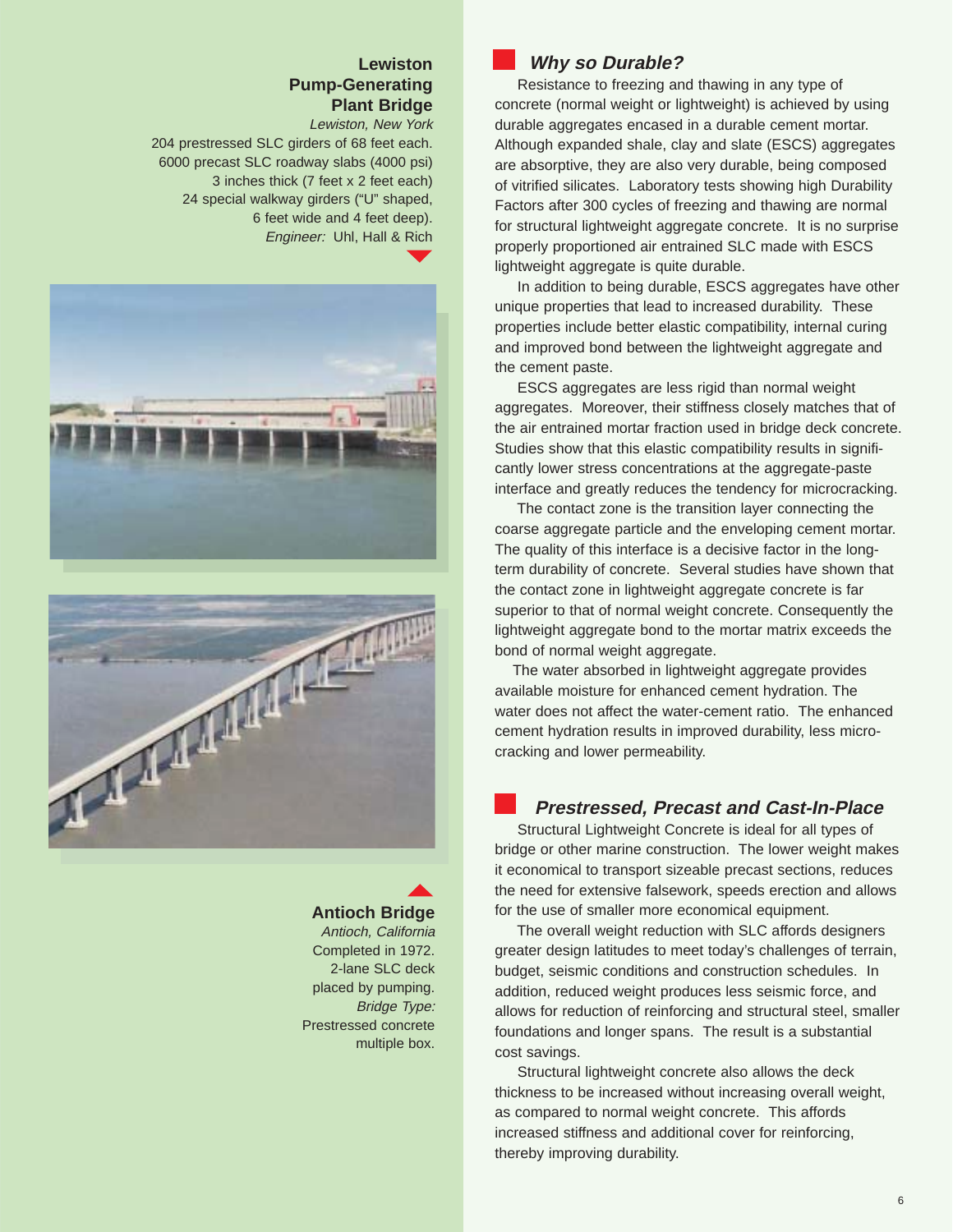





#### **Coronado Bridge**

San Diego, California 307 precast-prestressed SLC girders were used. Completion: 1969 Bridge Length: 11,179 feet Bridge Height: 50 to 200 feet Maximum Girder Length: 151 feet Engineer: State of California Department of Public Works, Division of Bay Toll Crossings E.R. Foley, Chief Engineer

#### **Brooklyn Bridge** New York, New York Emergency re-decking Completion: October 1999. Steel grid filled with 6000 cubic yards of SLC (4000 psi) Owner: New York City DOT Contractor:

 Yonkers Construction Concrete Supplier: Rahns Concrete

#### **American River Bridge**

City of Folsom, California • Completion: 1999 Bridge Type: 4-lane prestressed concrete box girder road with a 6.1 m median for future light rail. Span: Maximum of 100 m · Total Length: 690 m SLC Concrete: 5,000 psi at 28 days Owner: City of Folsom, California • Design: HDR Engineering Construction: C.C. Myers, Inc. • Ready Mix: RMC Lonestar

#### **8th Street Bridge**

Sheboygan, Wisconsin

First bascule bridge in the world with reinforced concrete deck. This singleleaf, unbalanced bascule bridge consists of a 6-inch SLC deck carried by a pair of longitudinal steel girders interconnected at the pivot end by circular cross girders. There is no counterweight. Hydraulic power lifts and lowers the bridge.

Bascule Span: 81 feet. Bridge Width: 75 feet. Owner: State of Wisconsin/City of Sheboygan Engineer: Teng and Associates, Inc., Chicago, Ill. Concrete Supplier: Sheboygan Concrete

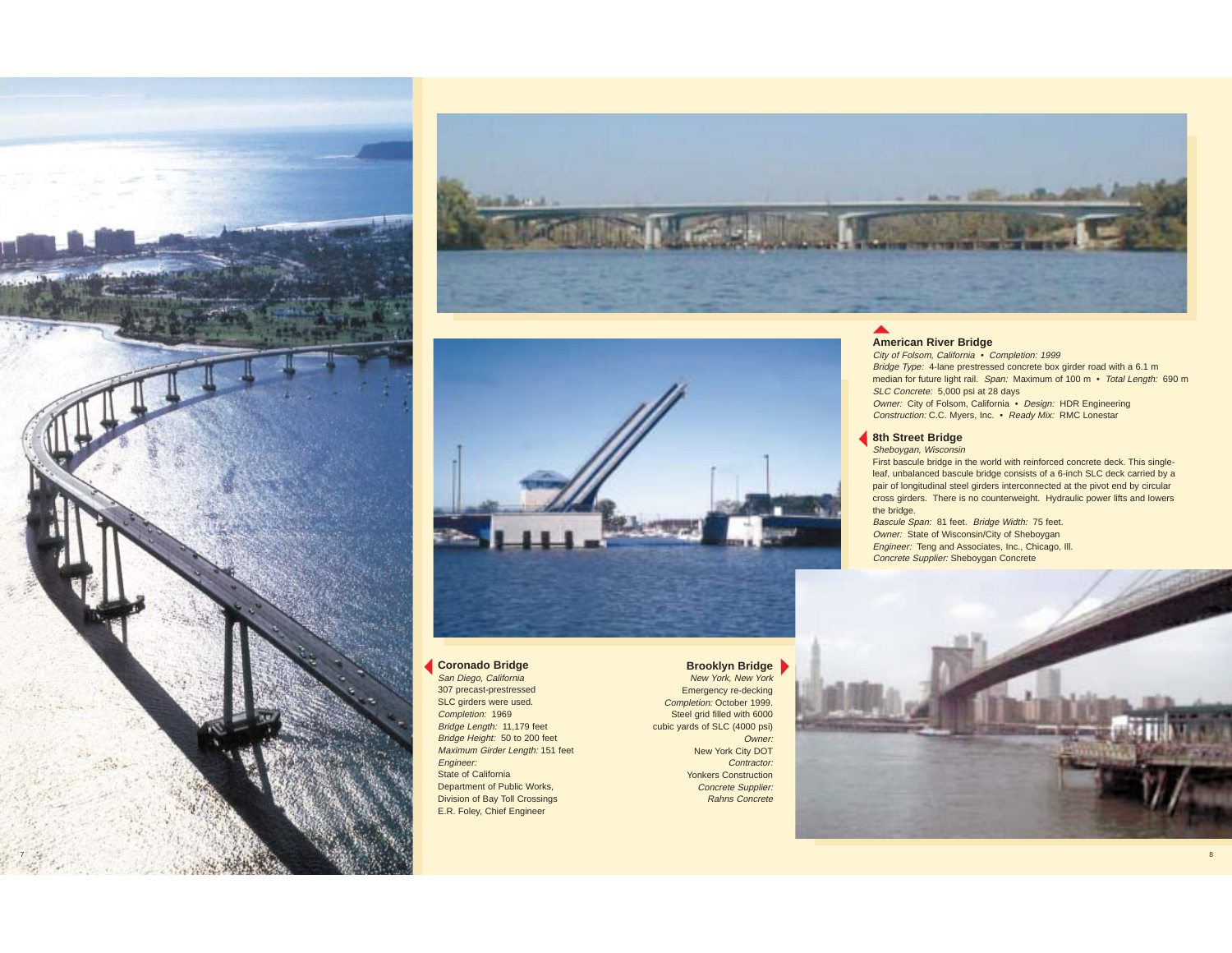

#### **Braddock Gated Dam**

Braddock, Pennsylvania SLC Construction Begun: March 2000 Precast and cast-in-place elements are being used to construct dam sections up river. SLC is used in the interior dam support walls and floor sections to reduce weight and draft of the floatable sections. Maximum draft will be 10-14 feet. Sections will be floated down river and set in place on a pier foundation system. Additional precast and cast-in-place construction will accommodate lock gates, control facilities and a pedestrian bridge. Wier bay sections: 110 feet Dam Section 1: 333 ft. • Dam Section 2: 265 ft. Contractor: J.A. Jones/Traylor Brothers Owner: Army Corps of Engineers

#### **Napa Bridge**

Hwy. 29 at Napa River, Napa, California Completed: 1977 Type: 4-lane prestressed concrete box Typical Span: 250 feet Total Length: 2,230 feet SLC Strength: 4,500 psi at 28 days Owner: State of California Design: Caltrans

#### **Longest Prestressed Post-tensioned Girder**

Lafayette, Indiana Production Date: 1994 Producer: Hydro Conduit/Lafayette Girder Type: Prestressed post-tensioned bulb tee Quantity: 96 Girders Length: 175 feet • Height: 7.5 feet Weight: 96 tons • 5-Day Strength: 7,000 psi Design: High strength specified density concrete in combination with pre-stressed/post-tensioned strand. Weight was reduced by 17%. Cost: The contractor chose the prestress concrete design over the steel design and saved \$1.7 million on the \$9.4 million Wabash River Bridge project. (Bridge pictured on bottom right page)

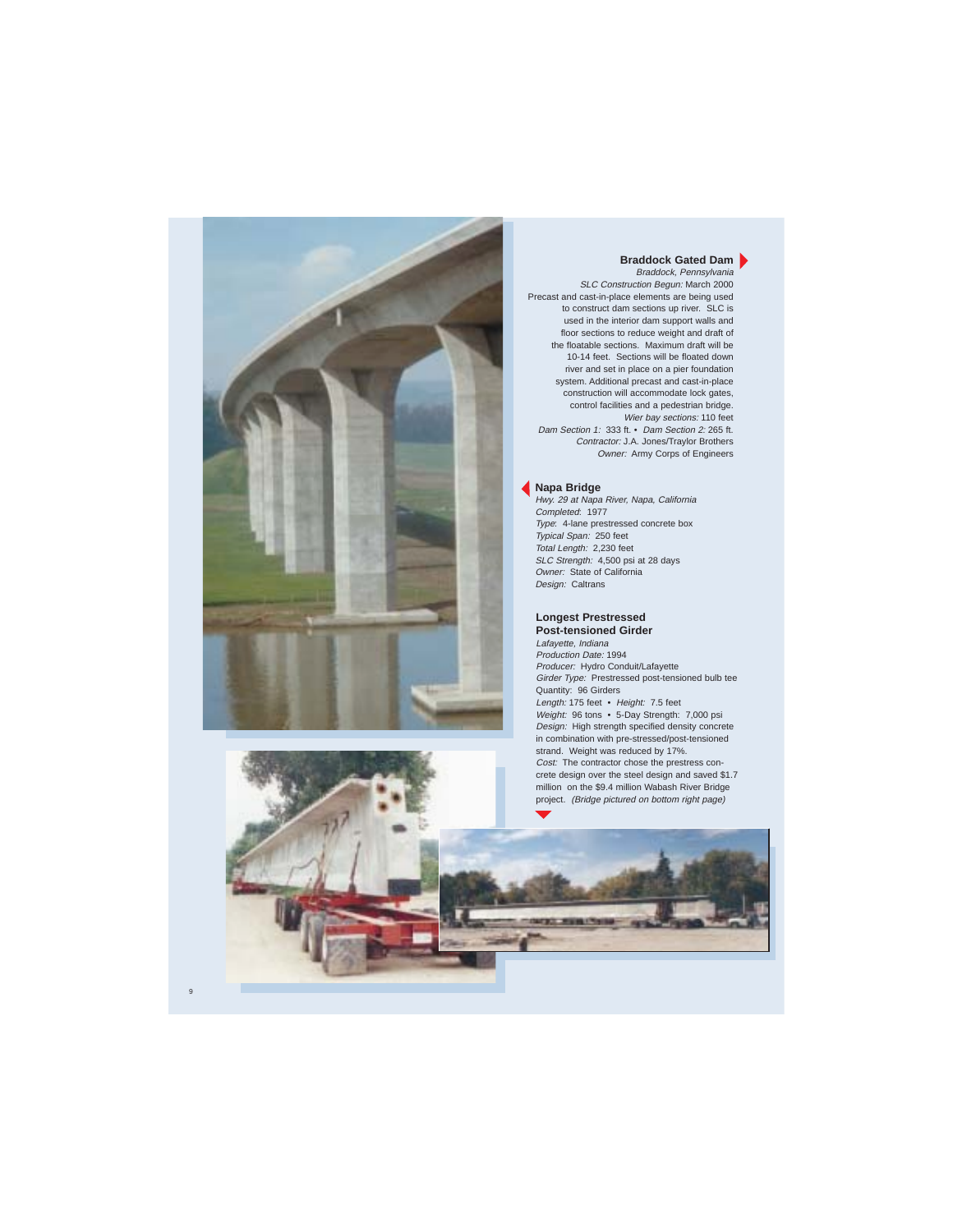

**Braddock Gated Dam Floatable section to be set in place on pier foundation**



#### **Renovation & Repair**

In 1990 more than one-half million bridges in the United States alone were classified as "deficient" in terms of structural integrity or traffic capacity. This staggering need for renovation. repair or replacement can be largely addressed with the use of Structural Lightweight Concrete (SLC).

One of the most extensive applications of SLC can be seen in bridge re-decking. SLC decking achieves two significant goals: low deadload and high durability. The combination of these two factors often means that bridge widths, traffic lanes, and the thickness of structural slabs can be increased while utilizing existing piers, footings and other structural members. Depending on the nature of the renovation, the use of SLC often increases the live load capacity for older bridge structures, thus meeting the current load specifications.

The use of SLC in bridge structures constitutes a powerful renovation tool. This lighter, more durable material helps designers by providing design solutions for bridge structures that adequately address both expansion and economic issues.

**For more information on the advantages of lightweight concrete made with expanded shale, clay or slate, contact your local supplier of rotary kiln expanded shale, clay or slate lightweight aggregate.**

**www.escsi.org**

Cast-in-place **Owner:** SLC interior supports and floor sections





**Braddock Gated Dam Floatable section under construction (February 2001)**

#### **Wabash River Bridge, 231 Bypass**

Lafayette, Indiana Owner: State of Indiana • Design: Jansen & Spaans Engineering Contractor: Rieth-Riley Construction Company (Girder photo and information shown on left page)

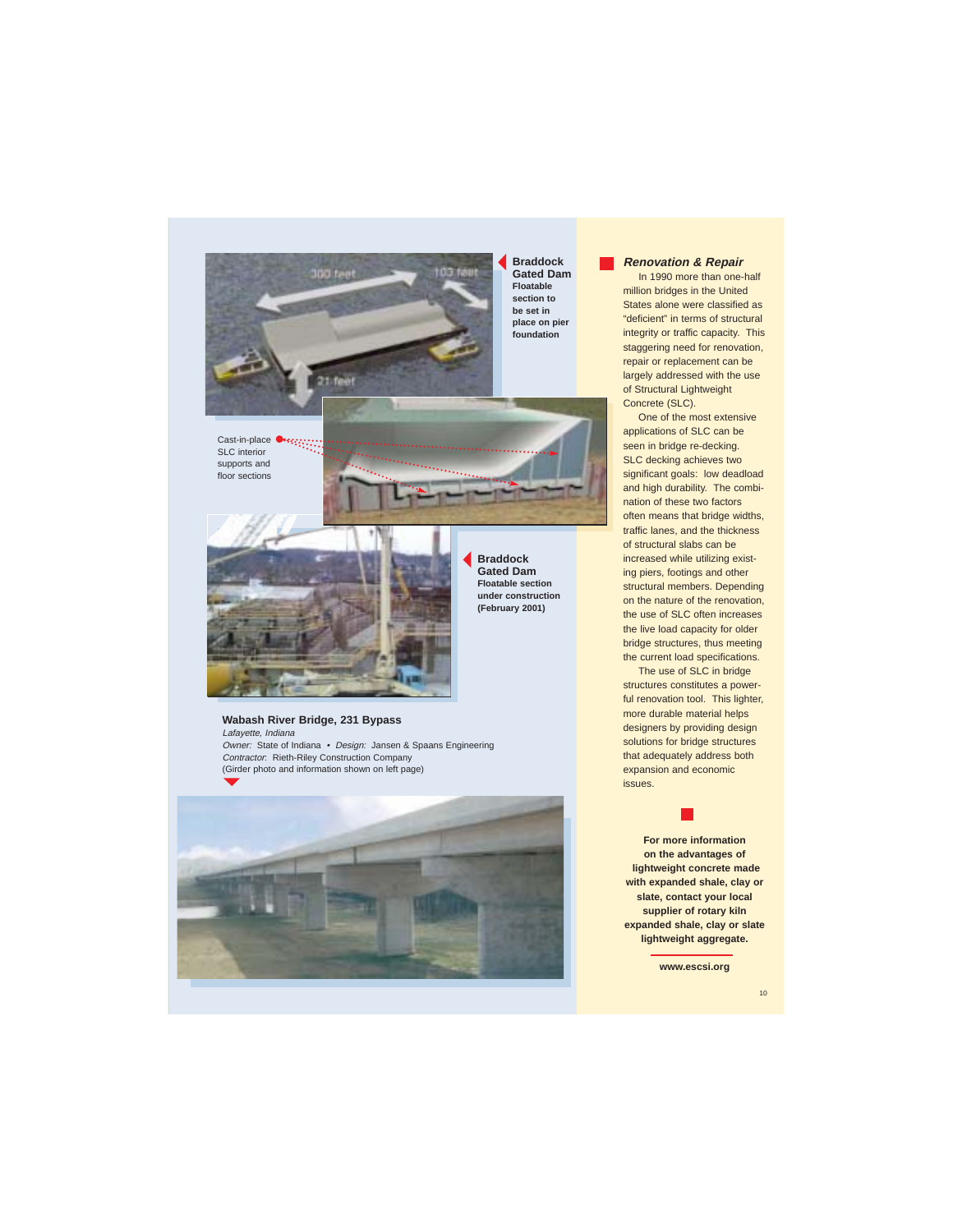#### (Continued from page 5, **LWAC In Norwegian Bridges**)

combine the technology of HSC/HPC with that of lightweight aggregate concrete (LWAC). Ten major bridges were built with lightweight concrete in Norway. These comprised free cantilever, cable stayed, and pontoon bridges. The spans of the two latest free cantilever bridges – Raftsundet at 978 ft (298 m) and Stolma at 988 ft. (301 m) – represent world records." (S. Rosseland et al)

The motivation for using LWAC for free cantilevers is the effect of reduced dead load. Additionally, the construction method requires a balanced load on both sides of the pylon during construction. This limits the choice of span lengths and the possibility of placing pylons according to the topography. By being able to adjust the material density of the cantilevers, the designer achieves greater freedom.

Over the last 15 years, extensive research in Norway has verified LWAC's performance in marine environments. Test results show that LWAC will withstand a structural design life of more than 100 years with comfortable margins. **Conclusion**

"To maintain the use of concrete in bridge construction, the range of material combinations had to be broadened in the 1970's and 80's. The introduction of higher strengths and better performance in marine and de-icing salt environments was the first step. The second step was to give designers the possibility of combining these characteristics with **the freedom to specify density.**

Without these quantum leaps in technology, concrete's leading position in this market would have been questionable." (Steinar Helland)

The above is excerpted from an article in **HPC Bridge Views,** Issue No. 11, published by the Federal Highway Administration and the National Concrete Bridge Council. Sept./Oct. 2000

# **Marine Structures Marine Structures**



#### **CIDS Island Drilling System**

Canadian Beaufort Sea Built in Japan in 1984, the use of HSLDC reduced draft during construction and towing, improved floating stability, and improved topside loads. Much of the intermediate level of the structure was constructed with HSLDC. Compressive strength was 45 MPa (6,500 psi), and the density was 1,840 kg/m3 (115 lb/ft3).

#### **Tarsuit Caisson Retained Island**

Canadian Beaufort Sea Built in 1981, this is the first Arctic structure using SLC. Four prestressed concrete caissons, 69x15x11 meters high (226x50x35 ft.), were built in Vancouver, towed around Alaska, and founded on a dredged sand berm 40 km (25 miles) offshore in the shear zone between winter landfast ice and moving Arctic ice. Space between the caissons was filled with dredged sand to form the working platform for the drill rig.

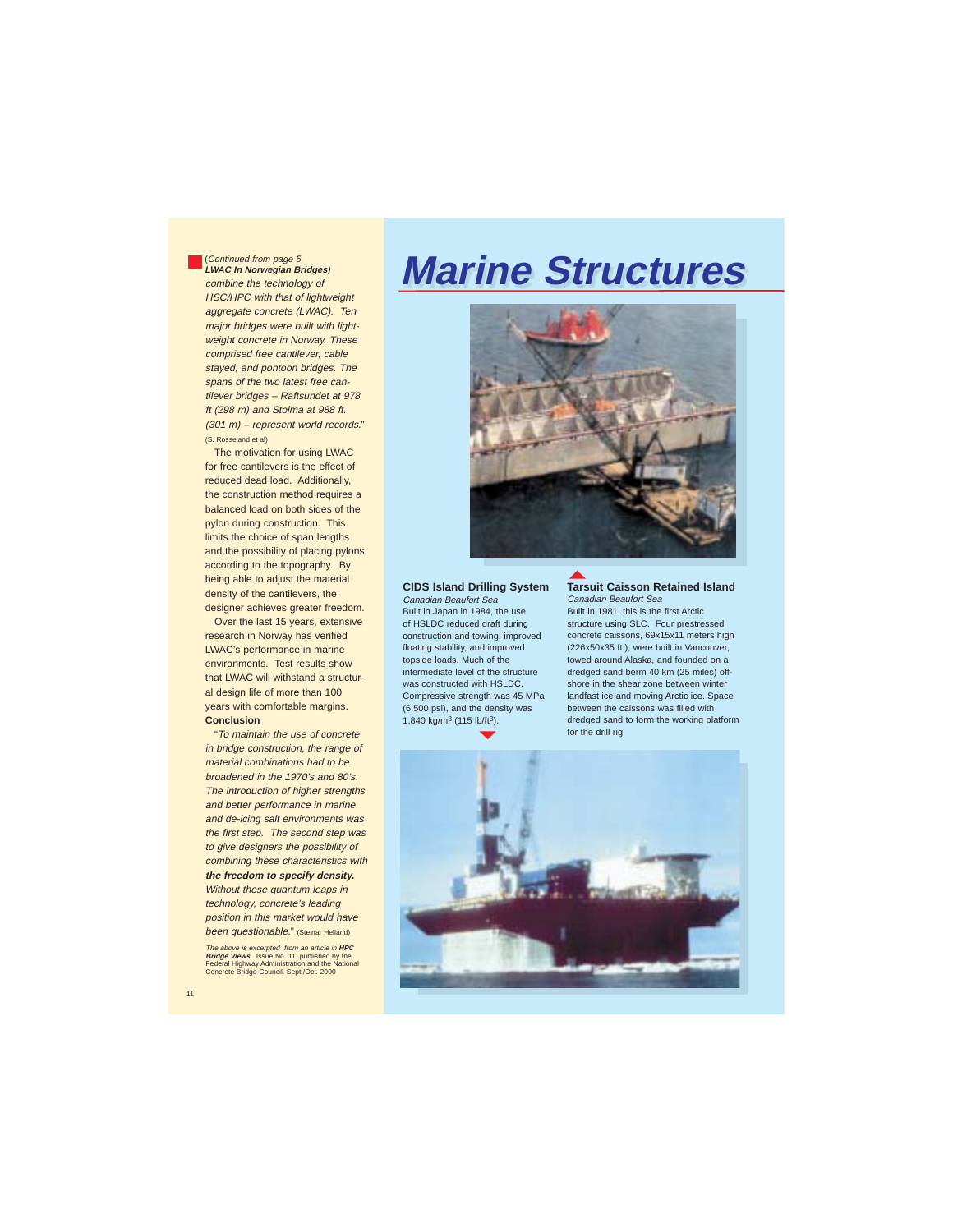## **North America's largest floating structure**



# **Hibernia Offshore Platform**

Newfoundland, Canada

To improve the buoyancy of the largest floating structure ever built in North America, structural lightweight aggregate replaced approximately 50% of the coarse aggregate fraction of the High Strength Specified Density Concrete used in the Hibernia Gravity Base Structure. This structure, with a mass of more than one million tons, was successfully floated out of the drydock, and towed to a deep water harbor area where construction continued. It was then towed to the Hibernia Oil Field site, 200 miles (315 Km) east-southeast of St. John's, Newfoundland, and set in place on the ocean floor. (see cutaway view at right)

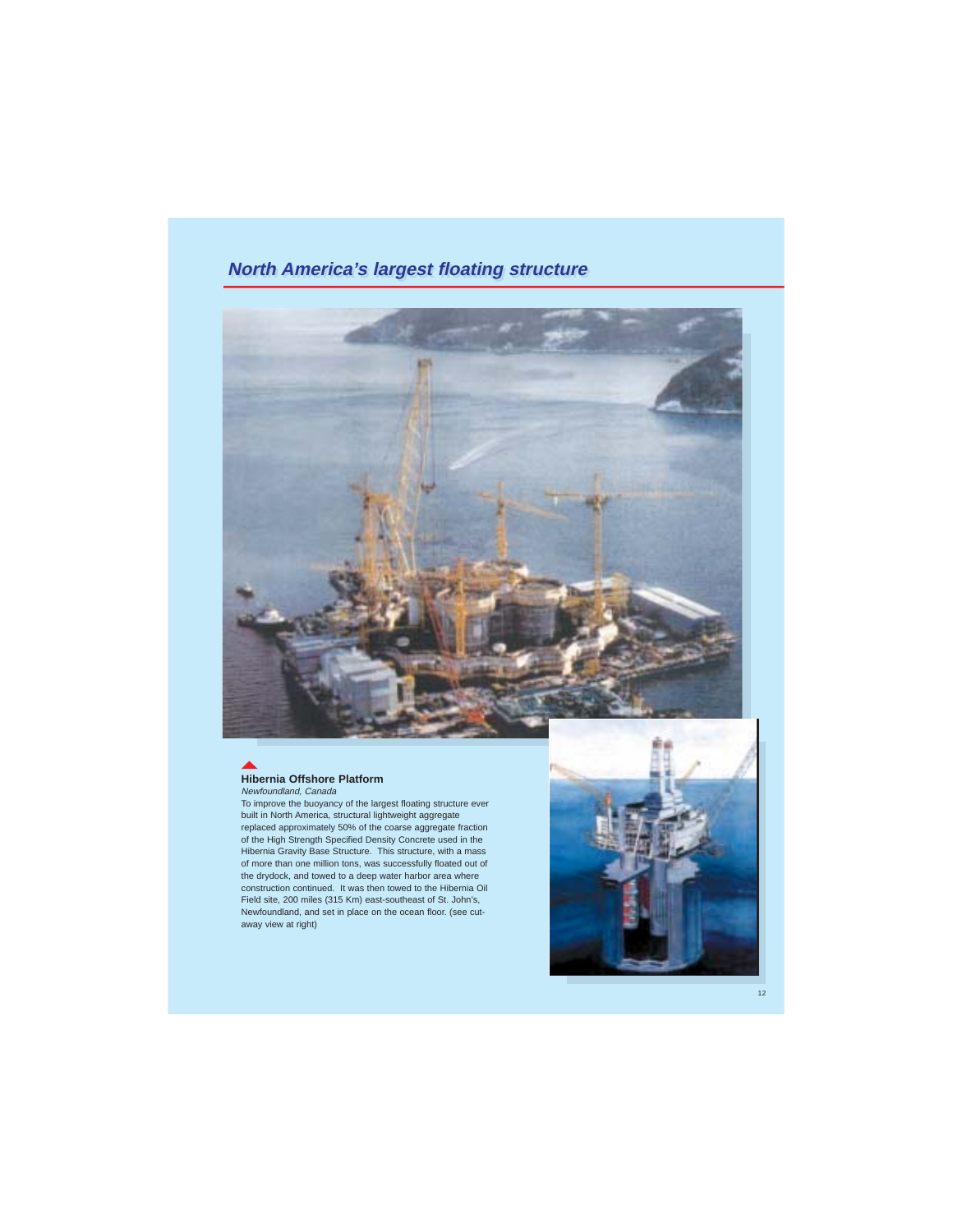# **The first floating platform with HSLDC**



#### **Heidron Floating Concrete Offshore Platform**

North Sea, Norway The Heidron oil fields lie 345 m (1,130 ft.) below the cold stormy surface of the North Sea. Because of the need to achieve the required buoyancy, the concept of using high-strength low density concrete (HSLDC) was introduced early in the planning stages. The hull of the floating structure is constructed entirely of HSLDC (60 MPa / 8,700 psi cube strength). Almost 70,000 m3 (91,000 yd3) of HSLDC with a maximum density of 2,000 kg/m3 (125 lb/ft3) and a required elastic modulus of 22 GPa (3.19 x 106 psi) were used.